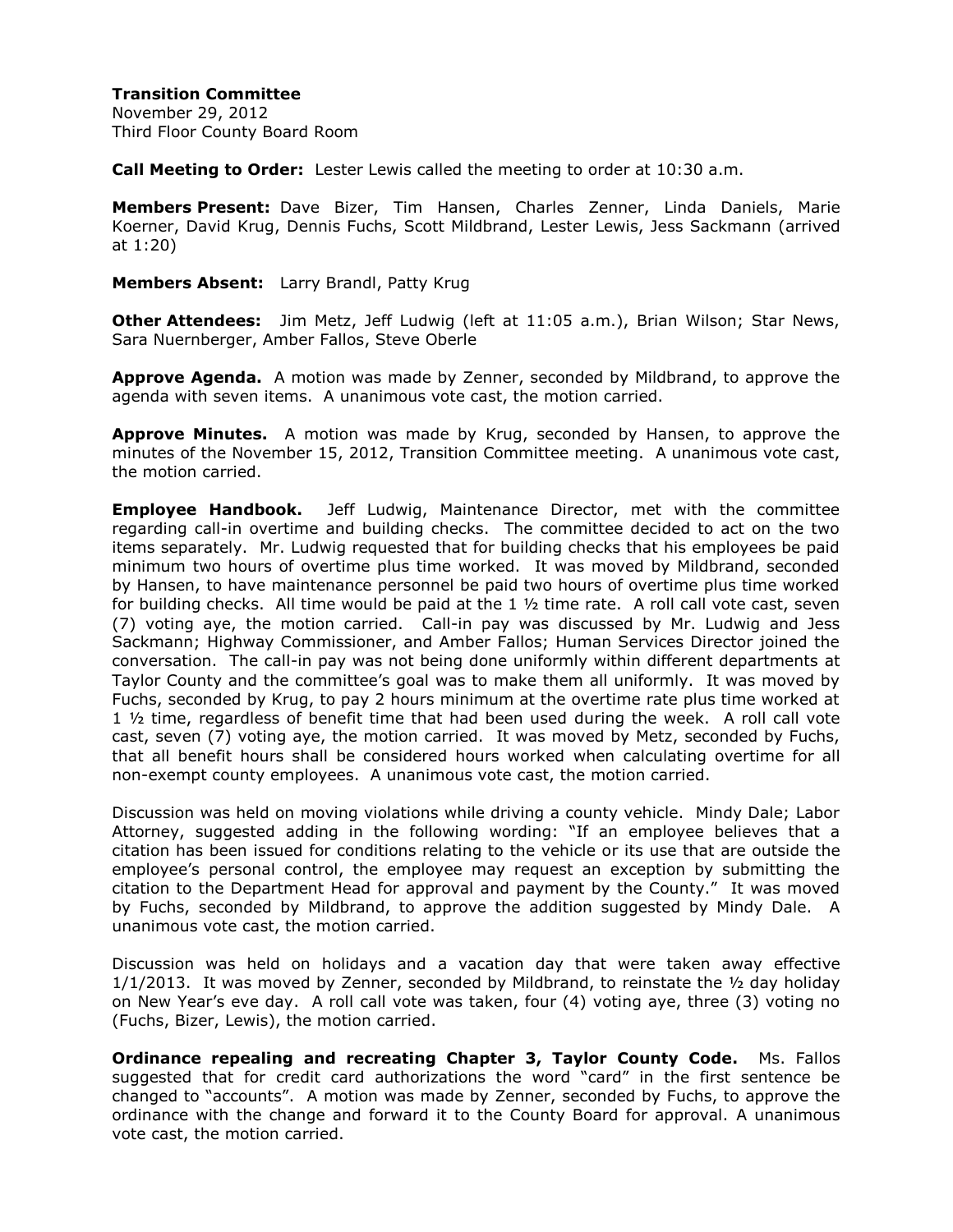**Adjournment.** A motion was made by Bizer, seconded by Hansen, to adjourn at 11:40 a.m. A unanimous vote cast, the motion carried.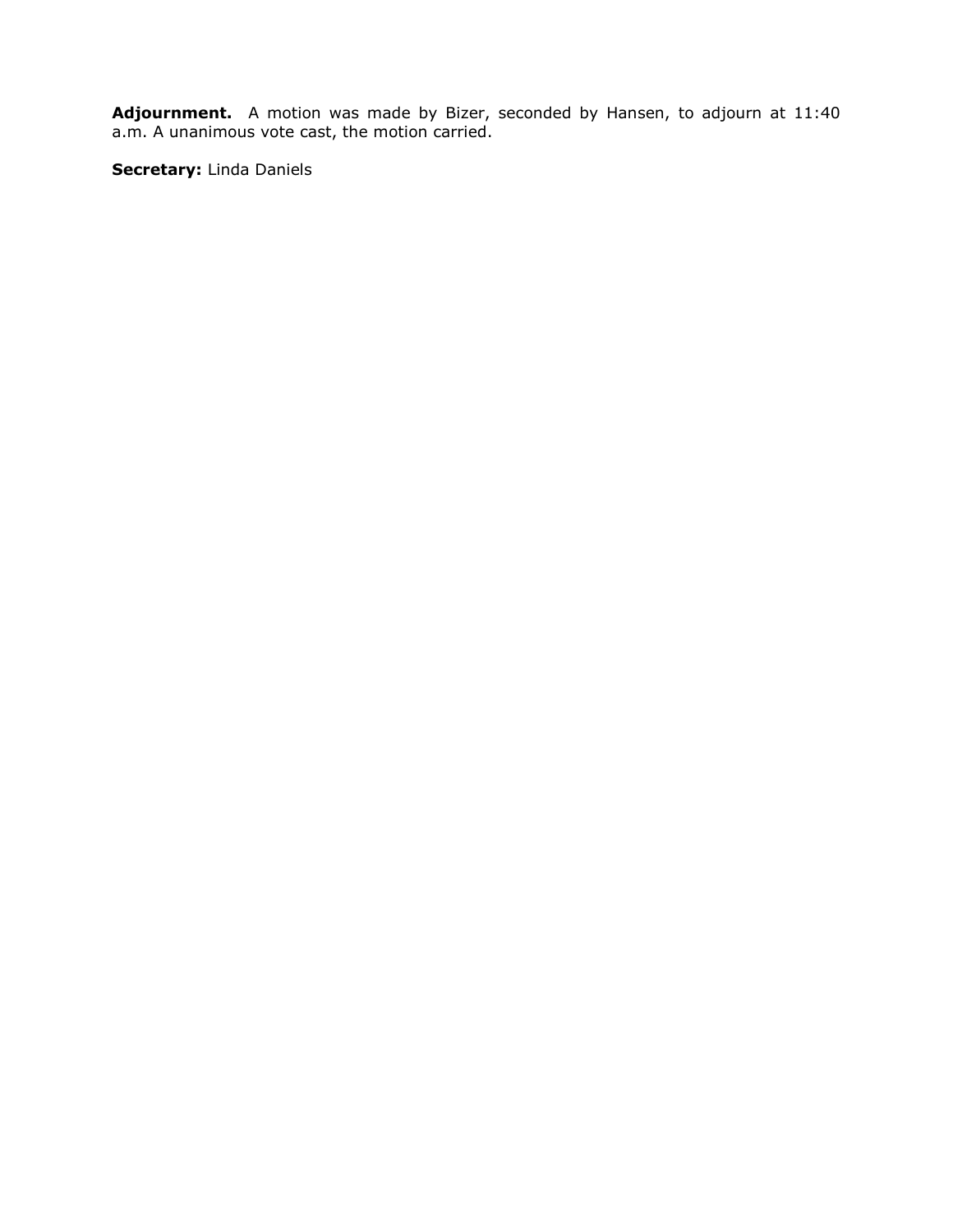November 15, 2012 Third Floor County Board Room

**Call Meeting to Order:** Jim Metz called the meeting to order at 1:01 p.m.

**Members Present:** Dave Bizer, Tim Hansen, Charles Zenner, Linda Daniels, Marie Koerner, David Krug, Patty Krug, Lester Lewis, Jess Sackmann(arrived at 1:20)

**Members Absent:** Larry Brandl, Dennis Fuchs, Scott Mildbrand

**Other Attendees:** Jim Metz

**Approve Agenda.** A motion was made by Zenner, seconded by Metz, to approve the agenda with five items. A unanimous vote cast, the motion carried.

**Approve Minutes.** A motion was made by Krug, seconded by Metz, to approve the minutes of the October 25, 2012, Transition Committee meeting. A unanimous vote cast, the motion carried.

**Changes to the Employee Handbook.** The committee had a consensus to make a recommended change by Mindy Dale, Labor Attorney for WCA Consortium, stating that cell phone usage should be "prohibited" instead of "discouraged" while driving on County business. The committee also had a consensus to keep the proposed language in the dress code observing casual "jean" day on Fridays; employees should give a 2-hour notice, when possible, if will not be reporting to work; and employees will notify their department head prior to accepting outside employment. There was no consensus on language that an offer of employment would be contingent upon a successful background check and the request to pay the 2-hour minimum at overtime rates when Maintenance employees do building checks and be paid overtime rates when they are called to work after hours.

The next Transition Committee meetings will be held on November 29, 2012.

**Adjournment.** A motion was made by Zenner, seconded by Hansen, to adjourn at 1:39 p.m. A unanimous vote cast, the motion carried.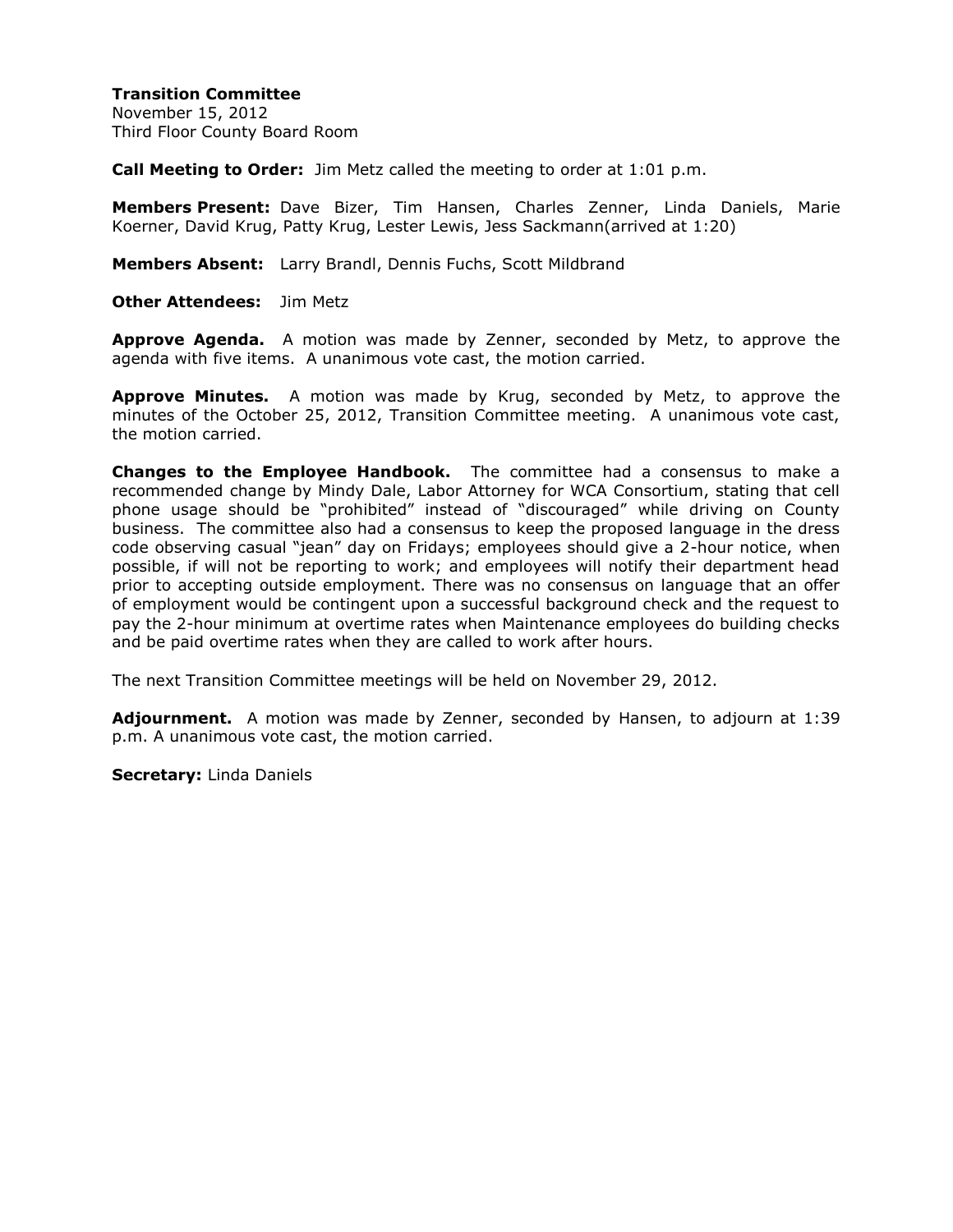October 25, 2012 Third Floor County Board Room

**Call Meeting to Order:** Jim Metz called the meeting to order at 9:35 a.m.

**Members Present:** Dave Bizer, Tim Hansen, Charles Zenner, Scott Mildbrand, Linda Daniels, Marie Koerner, David Krug, Patty Krug, Dennis Fuchs, Larry Brandl

**Members Absent:** Lester Lewis , Jess Sackmann

**Other Attendees:** Jim Metz

**Approve Agenda.** A motion was made by Bizer, seconded by Hansen, to approve the agenda with five items. A unanimous vote cast, the motion carried.

**Approve Minutes.** A motion was made by Hansen, seconded by Krug, to approve the minutes of the October 3, 2012, Transition Committee meeting. A unanimous vote cast, the motion carried.

**Employee Handbook.** The committee continued with handbook items such as performance reviews, discipline, layoff and recall, separation from employment, workplace safety/on-the-job accidents, discrimination, harassment and retaliation free workplace, workplace violence policy, workplace bullying policy, drug and alcohol free workplace, political activities, solicitation (non-political), dress code, salary, base wages and other forms of compensation, leaves – voluntary vacation donation, departmental regulations, attendance and punctuality, expenses, professional licensure/certification fees, personal use of county equipment, other employment/conflict of interest, off-duty conduct, code of ethics, privacy in locker rooms, tobacco use, driver's license and commercial driver's license (CDL), employment/personal references, nepotism, and leaves – family, medical and military. The computer and social media policy was discussed to be put on the intranet as an addendum to the employee handbook. This issue will be discussed at the next IT Committee meeting.

The next Transition Committee meetings will be held on November 15 and November 29, 2012.

**Adjournment.** A motion was made by Bizer, seconded by Fuchs, to adjourn at 11:10 a.m. A unanimous vote cast, the motion carried.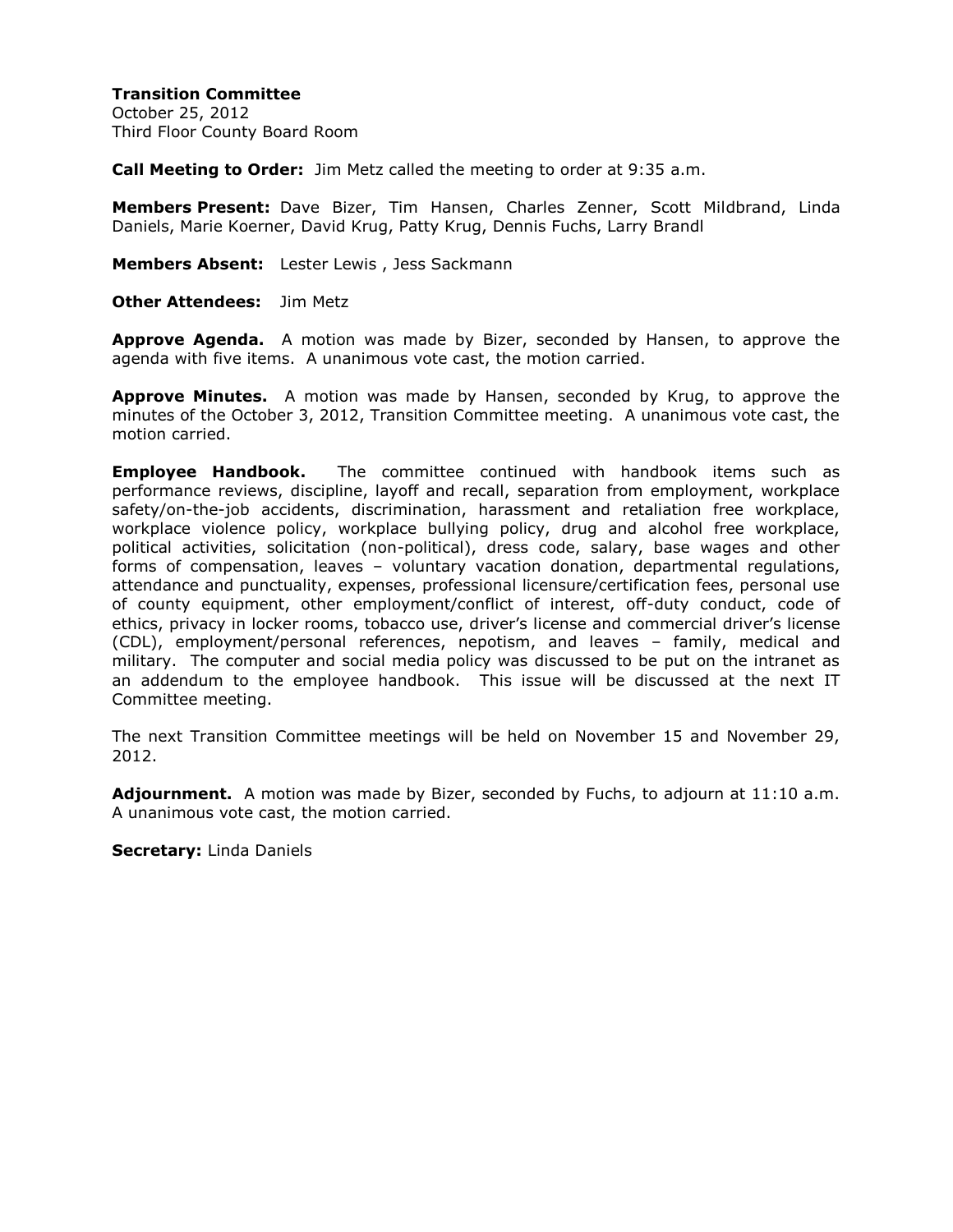October 3, 2012 Third Floor County Board Room

**Call Meeting to Order:** Lester Lewis called the meeting to order at 9:43 a.m.

**Members Present:** Lester Lewis, Dave Bizer, Tim Hansen, Charles Zenner, Scott Mildbrand, Linda Daniels, Marie Koerner, David Krug, Jess Sackmann, Patty Krug (left at 9:57 a.m.), Dennis Fuchs, Larry Brandl

**Members Absent:** None

**Other Attendees:** Jim Metz

**Approve Agenda.** A motion was made by Zenner, seconded by Mildbrand, to approve the agenda with seven items. A unanimous vote cast, the motion carried.

**Approve Minutes.** A motion was made by Fuchs, seconded by Krug, to approve the minutes of the September 19, 2012, Transition Committee meeting. A unanimous vote cast, the motion carried.

**Wage Increase - 2013.** Larry Brandl, County Accountant, and Marie Koerner, Human Resource Manager, were present to request guidance from the committee regarding a wage increase, if any, to be presented to the Budget Review Committee in order to finalize the budget. After much discussion, it was moved by Zenner, seconded by Bizer, to recommend to the Budget Review Committee a wage increase of 2% for all employees. A roll call vote cast, five (5) voting aye, two (2) voting no (Mildbrand, Fuchs), the motion carried.

**Wellness Benefit Incentive.** Marie Koerner, Human Resource Manager, was present to discuss a wellness benefit incentive for 2013, in which employees would receive a debit card if the employee on a single plan and the employee and spouse on a limited family and family plans receive a wellness exam in 2013. If the employee on a single plan or the employee and spouse on a limited family or family plan do not get a wellness exam in 2013, the premiums for 2014 would be increased \$50.00 for single and \$100.00 for limited family and family plans. It was moved by Zenner, seconded by Mildbrand, to approve the wellness incentive as presented. A unanimous vote cast, the motion carried.

**Increase Flex Plan Medical Limits.** Marie Koerner, Human Resource Manager, explained that the Flex Plan Medical Limits have been at \$1,600.00 for several years and is requesting that the limit be increased to \$2,000.00 to use for medical purposes. It was moved by Hansen, seconded by Krug, to approve increasing the Flex Plan Medical Limits to \$2,000.00 effective 1/1/2013. A unanimous vote cast, the motion carried.

**Adjournment.** A motion was made by Bizer, seconded by Hansen, to adjourn at 10:30 a.m. A unanimous vote cast, the motion carried.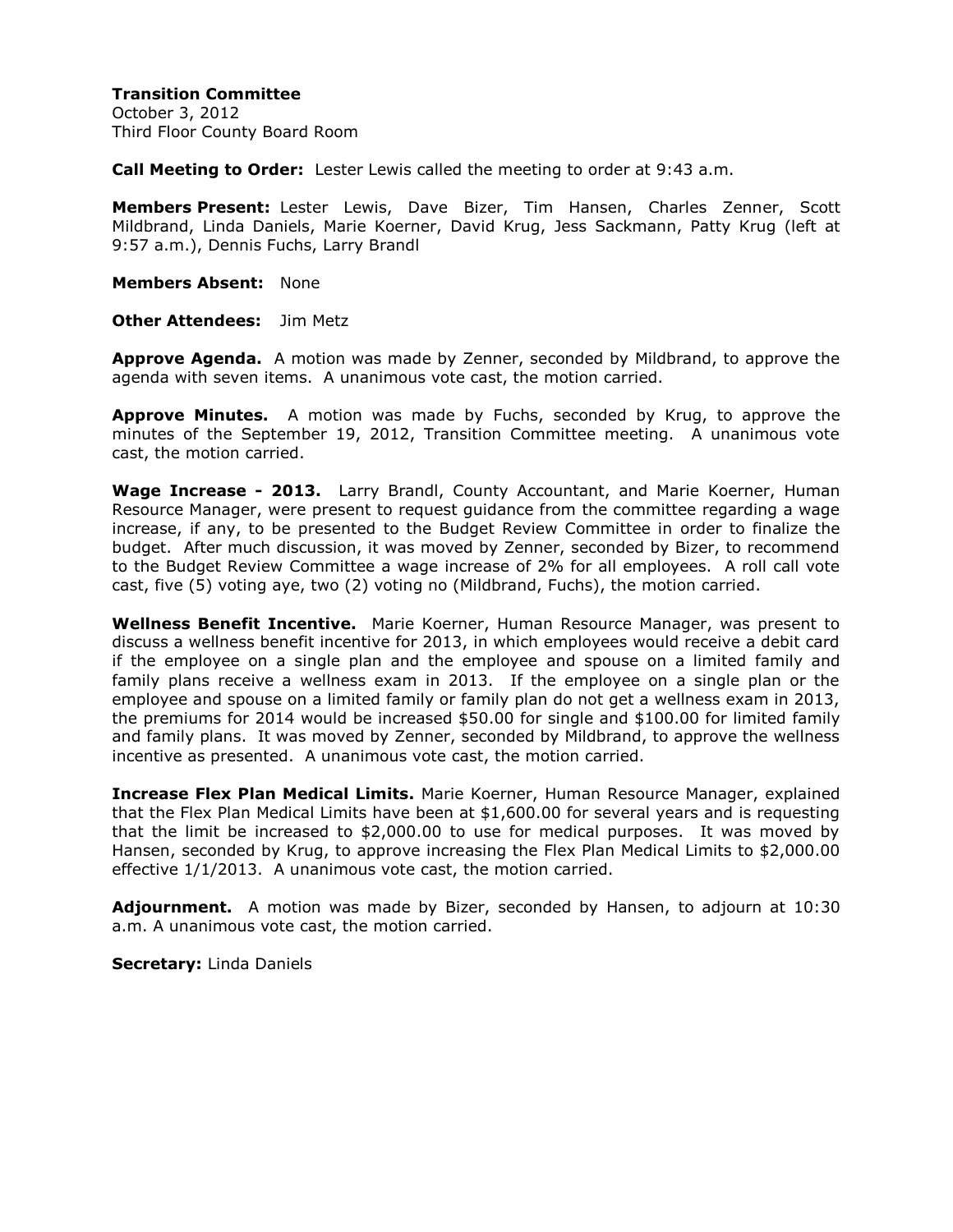**Transition Committee** September 19, 2012 Third Floor County Board Room

**Call Meeting to Order:** Lester Lewis called the meeting to order at 9:41 a.m.

**Members Present:** Lester Lewis, Dave Bizer, Charles Zenner, Scott Mildbrand, Linda Daniels, Marie Koerner, David Krug, Jess Sackmann, Patty Krug, Dennis Fuchs, Larry Brandl

**Members Absent:** Tim Hansen

**Other Attendees:** Jim Metz

**Approve Agenda.** A motion was made by Fuchs, seconded by Bizer, to approve the agenda with seven items. A unanimous vote cast, the motion carried.

**Approve Minutes.** A motion was made by Zenner, seconded by Krug, to approve the minutes of the September 6, 2012, Transition Committee meeting. A unanimous vote cast, the motion carried.

**Closed Session.** A motion was made by Mildbrand, seconded by Zenner, at 9:44 a.m. to go into closed session pursuant to Section  $19.85(1)(e)$ , Wisconsin State Statutes, for the purpose of discussing 2013 Health Insurance competitive bids. A roll call vote cast, five (5) voting aye, the motion carried.

**Open Session.** A motion was made by Krug, seconded by Mildbrand, to go into open session at 10:36 a.m. A unanimous vote cast, the motion carried.

**Employee Handbook.** Supervisor Zenner discussed prior committee discussion in regards to benefit time off for existing part-time employees at 1,200 hours. He suggested that current employees be grandfathered in who work 600 hours or more. It was moved by Zenner, seconded by Fuchs, that any employee working 600 hours or more per year who was hired before 1/1/2013 would accumulate paid benefit time off as they are currently. A unanimous vote cast, the motion carried.

It was moved by Lewis, seconded by Fuchs, to approve the two employee health insurance plans for 2013 as discussed in Closed Session. A unanimous vote cast, the motion carried.

**Adjournment.** A motion was made by Bizer, seconded by Fuchs, to adjourn at 10:51 a.m. A unanimous vote cast, the motion carried.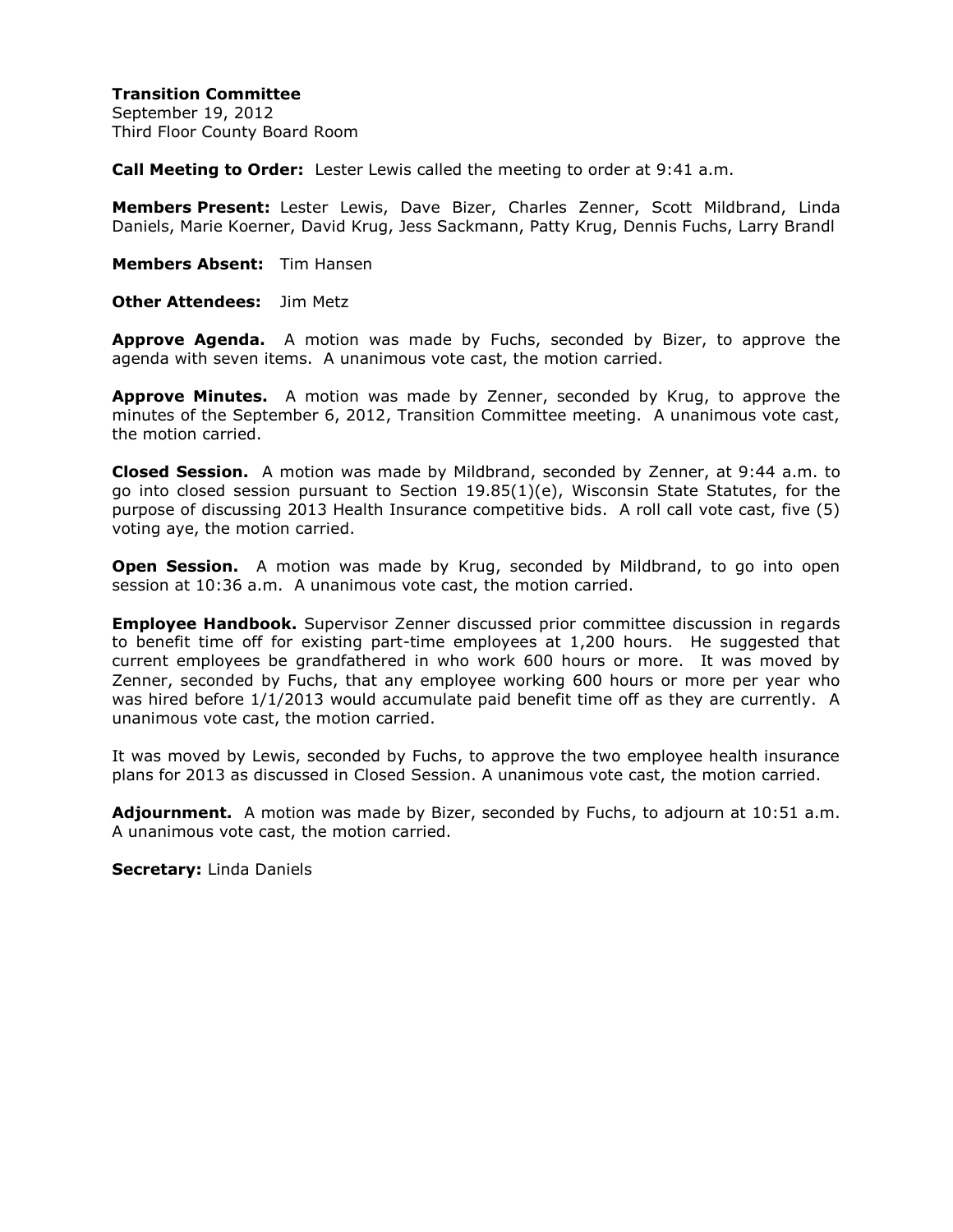September 6, 2012 Third Floor County Board Room

**Call Meeting to Order:** Lester Lewis called the meeting to order at 9:42 a.m.

**Members Present:** Lester Lewis, Dave Bizer, Charles Zenner, Tim Hansen, Scott Mildbrand, Linda Daniels, Marie Koerner, David Krug, Jess Sackmann, Patty Krug, Dennis Fuchs, Larry Brandl

**Members Absent:** None

**Other Attendees:** Jim Metz, Ray Soper, Kim Hurtz

**Approve Agenda.** A motion was made by Zenner, seconded by Bizer, to approve the agenda with eight items. A unanimous vote cast, the motion carried.

**Approve Minutes.** A motion was made by Krug, seconded by Mildbrand, to approve the minutes of the August 2, 2012, Transition Committee meeting. A unanimous vote cast, the motion carried.

**Closed Session.** A motion was made by Zenner, seconded by Bizer, at 9:44 a.m. to go into closed session pursuant to Section 19.85(1)(e), Wisconsin State Statutes, for the purpose of discussing 2013 Health Insurance competitive bids. A roll call vote cast, five (5) voting aye, the motion carried.

**Open Session.** A motion was made by Mildbrand, seconded by Zenner, to go into open session at 10:50 a.m. A unanimous vote cast, the motion carried.

**2013 Health Insurance Bids.** A motion was made by Fuchs, seconded by Krug, to not bid the 2013 Health Insurance. A unanimous vote cast, the motion carried.

**Employee Handbook.** No action was taken on this item.

The next meeting of the Transition Committee will be September 19, 2013 following the Personnel Committee meeting.

**Adjournment.** A motion was made by Zenner, seconded by Fuchs, to adjourn at 10:56 a.m. A unanimous vote cast, the motion carried.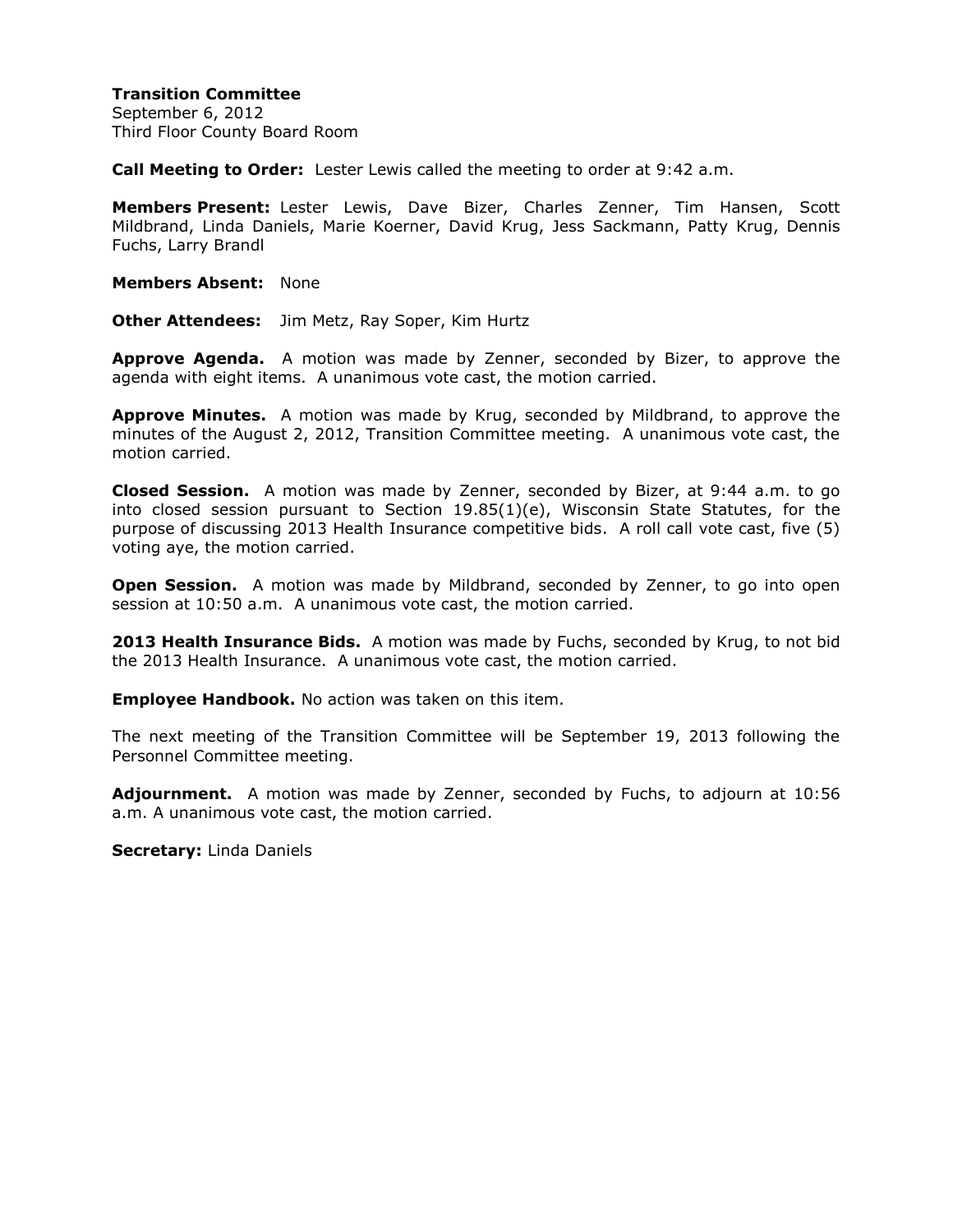August 2, 2012 Third Floor County Board Room

**Call Meeting to Order:** Lester Lewis called the meeting to order at 9:37 a.m.

**Members Present:** Lester Lewis, Charles Zenner, David Krug, Dennis Fuchs, Tim Hansen, Scott Mildbrand, David Bizer, Linda Daniels, Marie Koerner, Larry Brandl, Jess Sackmann, Patty Krug

**Members Absent:** None

**Other Attendees:** Jim Metz

**Approve Agenda:** A motion was made by Zenner, seconded by Fuchs, to approve the agenda with five items. A unanimous vote cast, the motion carried.

**Approve Minutes:** A motion was made by Krug, seconded by Hansen, to approve the July 5, 2012, Transition Committee meeting minutes. A unanimous vote cast, the motion carried.

**Employee Handbook:** The committee continued with handbook items such as position authorization, position classification, job descriptions, authorization to hire, job posting & advertisement, applications, screening & selection process, offer of employment, applicant notification, temporary job assignments, nepotism, employee personnel and medical files, health insurance & COBRA, dental insurance, life insurance, income continuation insurance, worker's compensation insurance, retirement, flexible spending accounts, deferred compensation, EDVest College Savings program, employee fitness center, use of telephones and cell phones, and use of county owned vehicles.

The next meeting of the Transition Committee is September 6, 2012, at 9:00 a.m.

**Adjournment:** A motion was made by Mildbrand, seconded by Zenner, to adjourn at 11:20 a.m. A unanimous vote cast, the motion carried.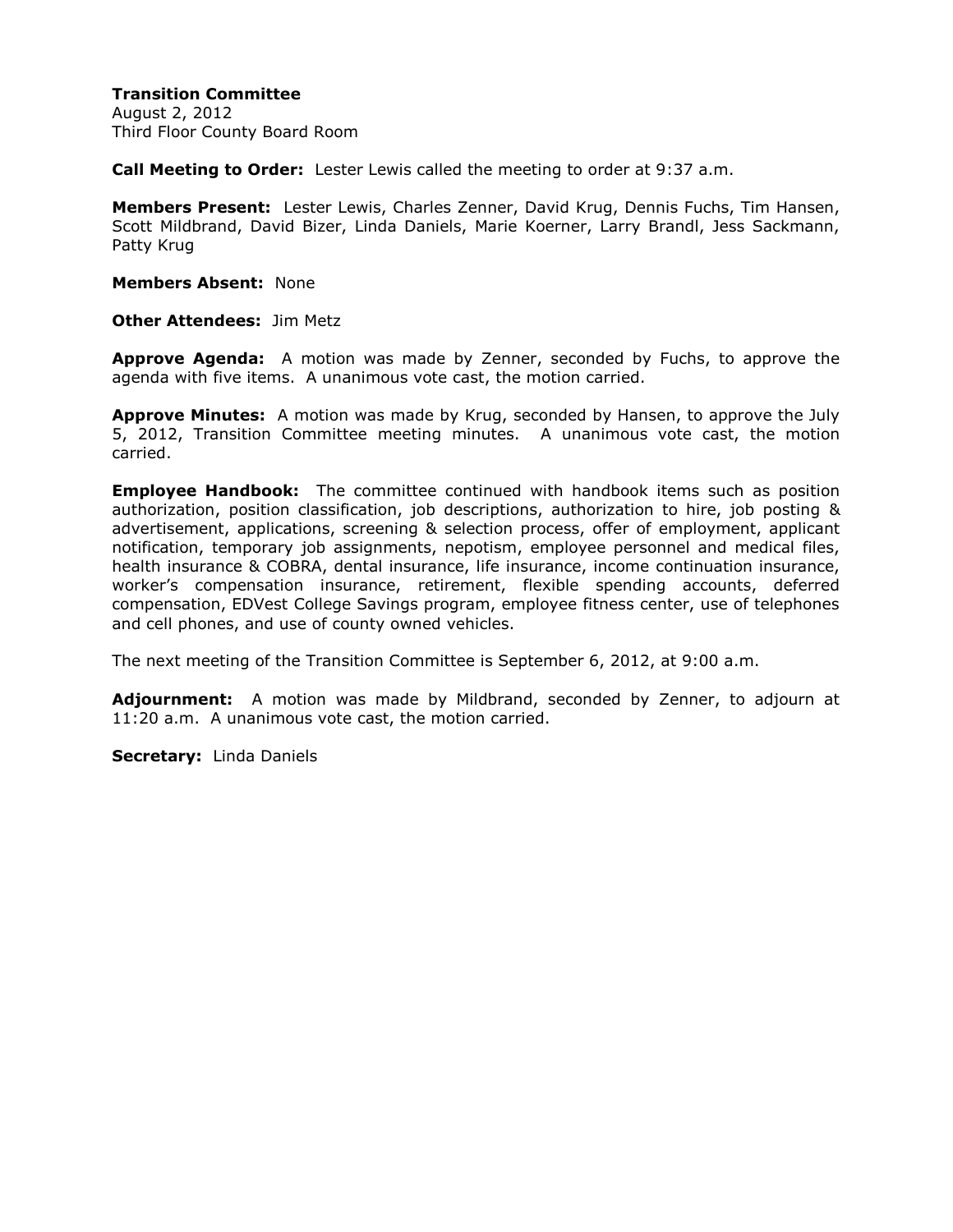**Transition Committee** July 5, 2012 Third Floor County Board Room

**Call Meeting to Order:** Lester Lewis called the meeting to order at 9:39 a.m.

**Members Present:** Lester Lewis, Charles Zenner, David Krug, Dennis Fuchs, Tim Hansen, Marie Koerner, Larry Brandl, Jess Sackmann, Patty Krug

**Members Absent:** Scott Mildbrand, David Bizer

**Other Attendees:** Jim Metz

**Approve Agenda.** A motion was made by Fuchs, seconded by Krug, to approve the agenda with five items. A unanimous vote cast, the motion carried.

**Approve Minutes.** A motion was made by Zenner, seconded by Fuchs, to approve the June 7, 2012, Transition Committee meeting minutes. A unanimous vote cast, the motion carried.

**Employee Handbook.** The committee continued with handbook items such as sick leave, bereavement leave, jury duty, personal days, personal leave of absence, military leave/active duty and leave for emergency conditions. Sick leave was discussed further. It was moved by Krug, seconded by Zenner, to move all employees to an 80-day maximum accumulation for sick days. Those employees who are at a 90-day maximum accumulation will be paid out for any days between 81 and 90 at the end of 2012 to transition to an 80 day maximum accumulation. Seventy-five percent (75%) of all unused sick leave over 80 days shall be paid to employees at the end of the calendar year. Employees who retire under provisions of the WRS, who have accumulated sick leave may receive seventy-five percent (75%) of said accumulated sick leave in cash upon retirement. A unanimous vote cast, the motion carried.

Dave Krug recommended that this committee consider a policy on tardiness to be inserted in the handbook. It was suggested to use language from the Highway union contract.

**Adjournment.** A motion was made by Zenner, seconded by Hansen, to adjourn at 11:02 a.m. A unanimous vote cast, the motion carried.

**Secretary:** Marie Koerner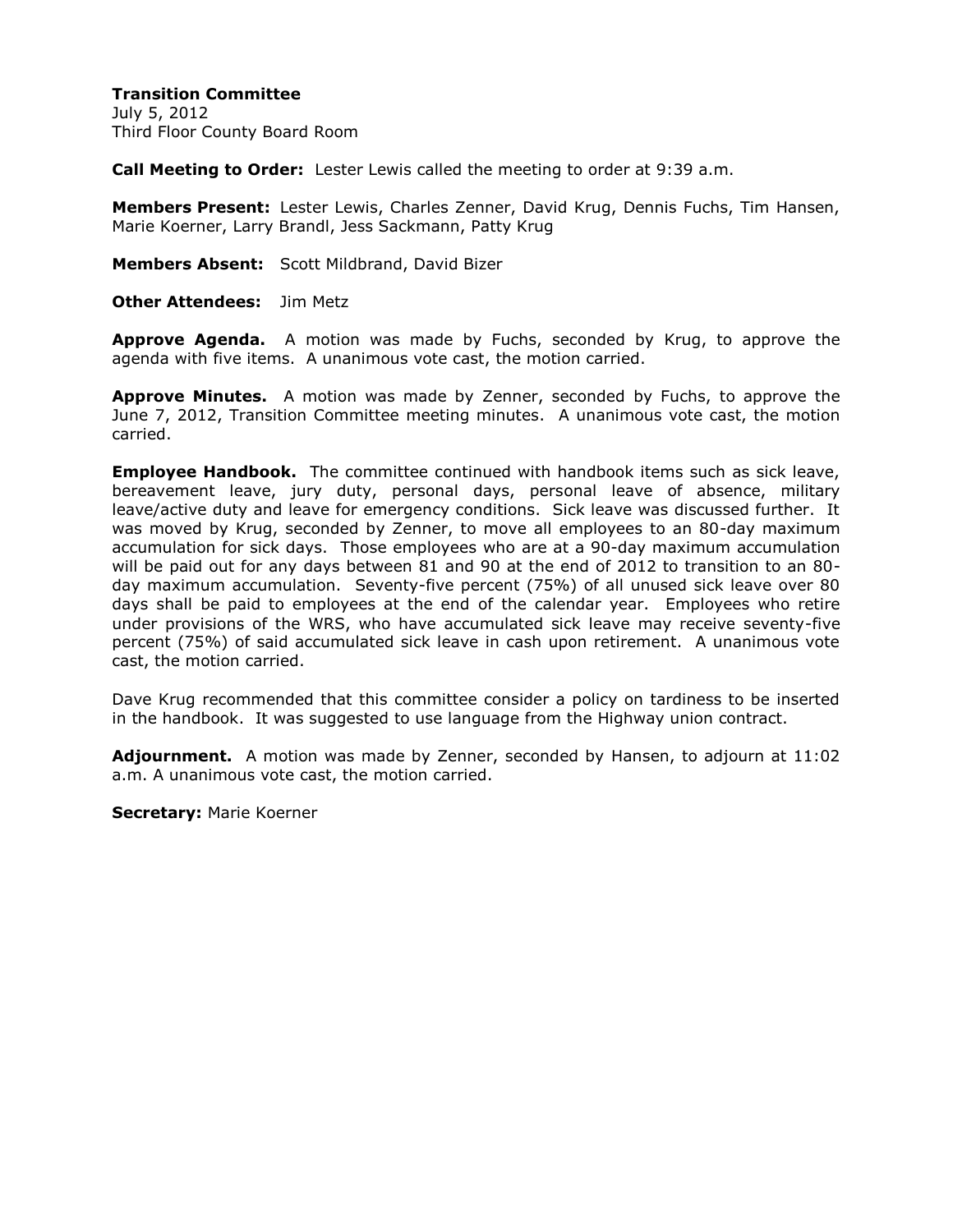June 7, 2012 Third Floor County Board Room

**Call Meeting to Order:** Lester Lewis called the meeting to order at 10:00 a.m.

**Members Present:** Lester Lewis, Charles Zenner (left 10:11 to 11:00 a.m.), Scott Mildbrand (left 10:11 to 10:43 a.m.), David Krug, Dennis Fuchs, Tim Hansen, David Bizer, Marie Koerner, Linda Daniels, Larry Brandl, Jess Sackmann, Patty Krug

**Members Absent:** None

**Other Attendees:** Jim Metz (left 10:11 to 10:58 a.m.), Brian Wilson; Star News

**Approve Agenda.** A motion was made by Hansen, seconded by Zenner, to approve the agenda with five items. A unanimous vote cast, the motion carried.

**Approve Minutes.** A motion was made by Fuchs, seconded by Zenner, to approve the May 2, 2012, Transition Committee meeting minutes. A unanimous vote cast, the motion carried.

**Employee Handbook.** Marie Koerner, Human Resource Manager, went through the beginning of the Employee Handbook that the sub-committee has developed. The process will take some time yet. The committee went through items such as introduction, role of management, definitions, hours of work/work schedules, payroll & deductions, personal employee information, total base wages and other forms of compensation, overtime, holidays, vacation and sick leave. Suggestions were made and progress will continue on the handbook. No action was taken on this item at this time.

The next meeting date for the Transition Committee will be July 5, 2012 at 9:00 a.m.

**Adjournment.** A motion was made by Zenner, seconded by Fuchs, to adjourn at 11:49 a.m. A unanimous vote cast, the motion carried.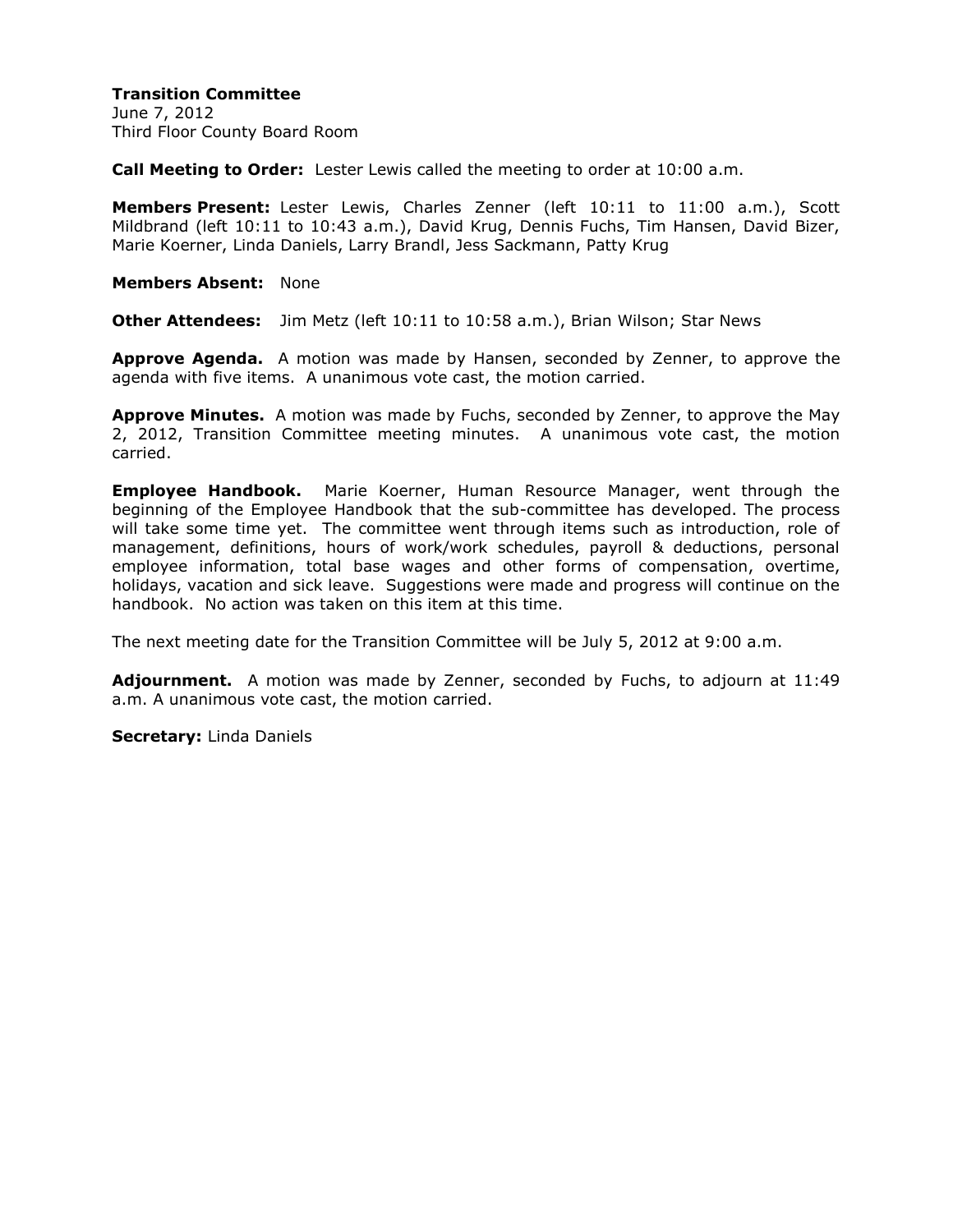**Transition Committee** May 2, 2012 Third Floor County Board Room

**Call Meeting to Order:** Lester Lewis called the meeting to order at 1:03 p.m.

**Members Present:** Lester Lewis, Charles Zenner, Scott Mildbrand, David Krug, Dennis Fuchs, Tim Hansen, Marie Koerner, David Bizer, Larry Brandl, Jess Sackmann, Patty Krug

**Members Absent:** Linda Daniels

**Other Attendees:** Kim Hurtz, Jim Metz

**Approve Agenda.** A motion was made by Krug, seconded by Zenner, to approve the agenda with five items. A unanimous vote cast, the motion carried.

**Approve Minutes.** A motion was made by Mildbrand, seconded by Fuchs, to approve the April 10, 2012, Transition Committee meeting minutes. A unanimous vote cast, the motion carried.

**Health insurance experience options.** Lester Lewis shared updates on information in which he gathered from the WCA District meeting the prior week in regards to personnel matters. Kim Hurtz from WCA Group Health Trust was present to explain the two (2) suggested plans from the prior meeting and the savings associated with the second plan. The committee made recommendations on additional changes to the proposed plans. Therefore, Ms. Hurtz will submit those changes to see what additional cost savings there might be. Once the 2013 premium renewal is in place in August or September, the committee will need to make decisions if they will amend the plan design and consider employee premium contributions and health reimbursement account amounts.

The next meeting date for the Transition Committee will be May 16, 2012, at 10:00 a.m.

**Adjournment.** A motion was made by Zenner, seconded by Fuchs, to adjourn at 1:55 p.m. A unanimous vote cast, the motion carried.

**Secretary:** Marie Koerner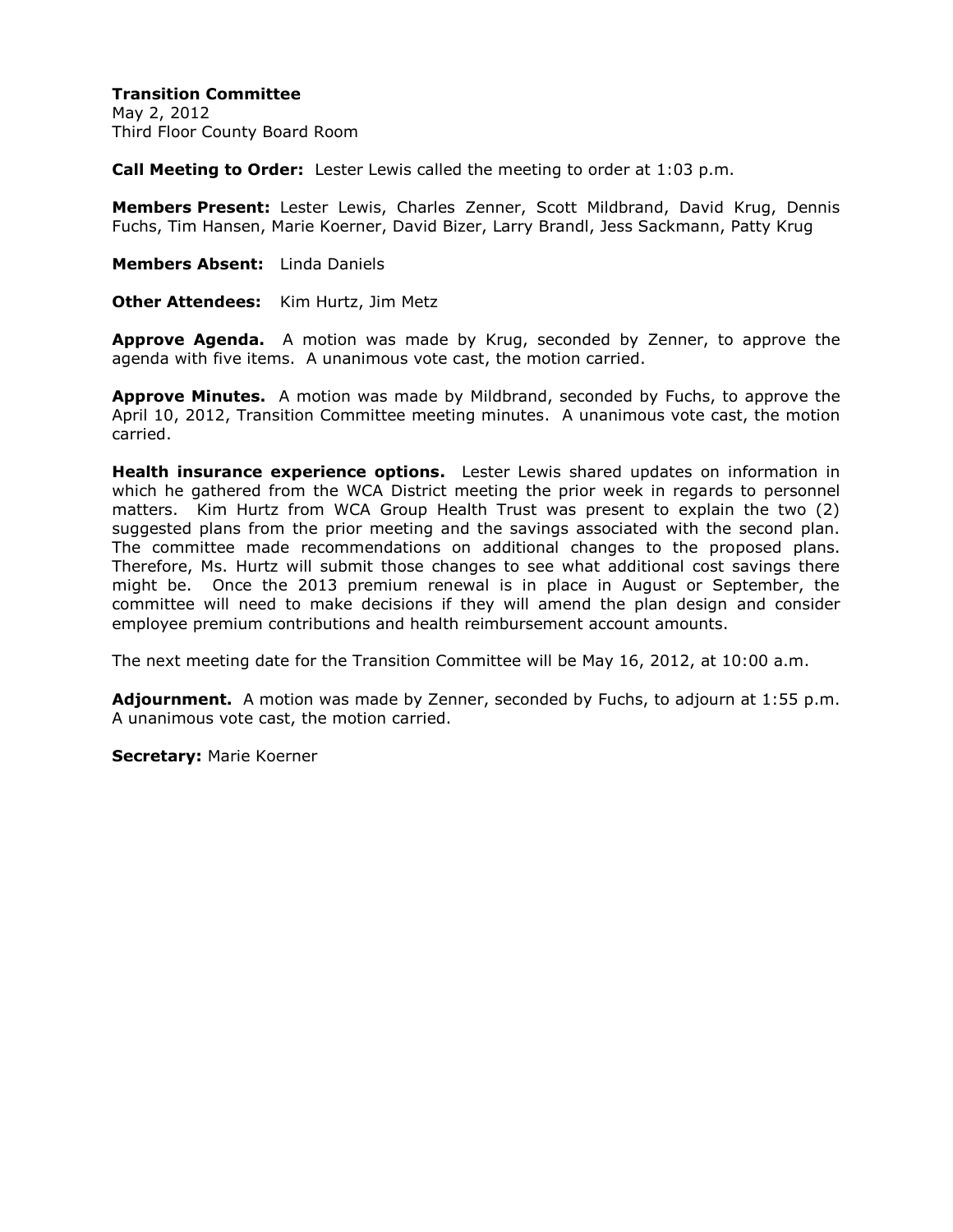April 10, 2012 Third Floor County Board Room

**Call Meeting to Order:** Lester Lewis called the meeting to order at 1:16 p.m.

**Members Present:** Lester Lewis, Fred Parent, Charles Zenner, Scott Mildbrand, David Krug, Dennis Fuchs, John Werner III, Marie Koerner, Linda Daniels, Larry Brandl, Jess Sackmann, Patty Krug

**Members Absent:** David Bizer

**Other Attendees:** Kim Hurtz

**Approve Agenda.** A motion was made by Fuchs, seconded by Werner, to approve the agenda with five items. A unanimous vote cast, the motion carried.

**Approve Minutes.** A motion was made by Fuchs, seconded by Krug, to approve the March 7, 2012, Transition Committee meeting minutes. A unanimous vote cast, the motion carried.

**Review Health insurance experience and options for 2013.** Marie Koerner, Human Resource Manager, and Kim Hurtz from WCA Group Health Trust were present to discuss with the committee Taylor County's insurance experience of 2011 and discuss options for 2013. Kim Hurtz encouraged the county to have an incentive for employees and spouses to have an annual physical so illnesses can be caught at an early stage. It was decided to have Marie communicate with all health insurance participants about getting their annual physicals. The committee looked at the Oconto County plans that were presented. One plan was the current Oconto plan and the second plan was a higher deductible plan. Ms. Hurtz will bring back proposals for the 2013 year.

**Future Meeting Dates.** The next meeting date for the Transition Committee will be May 2 or May 3, 2012 at 1:00 p.m.

**Adjournment.** A motion was made by Zenner, seconded by Mildbrand, to adjourn at 3:05 p.m. A unanimous vote cast, the motion carried.